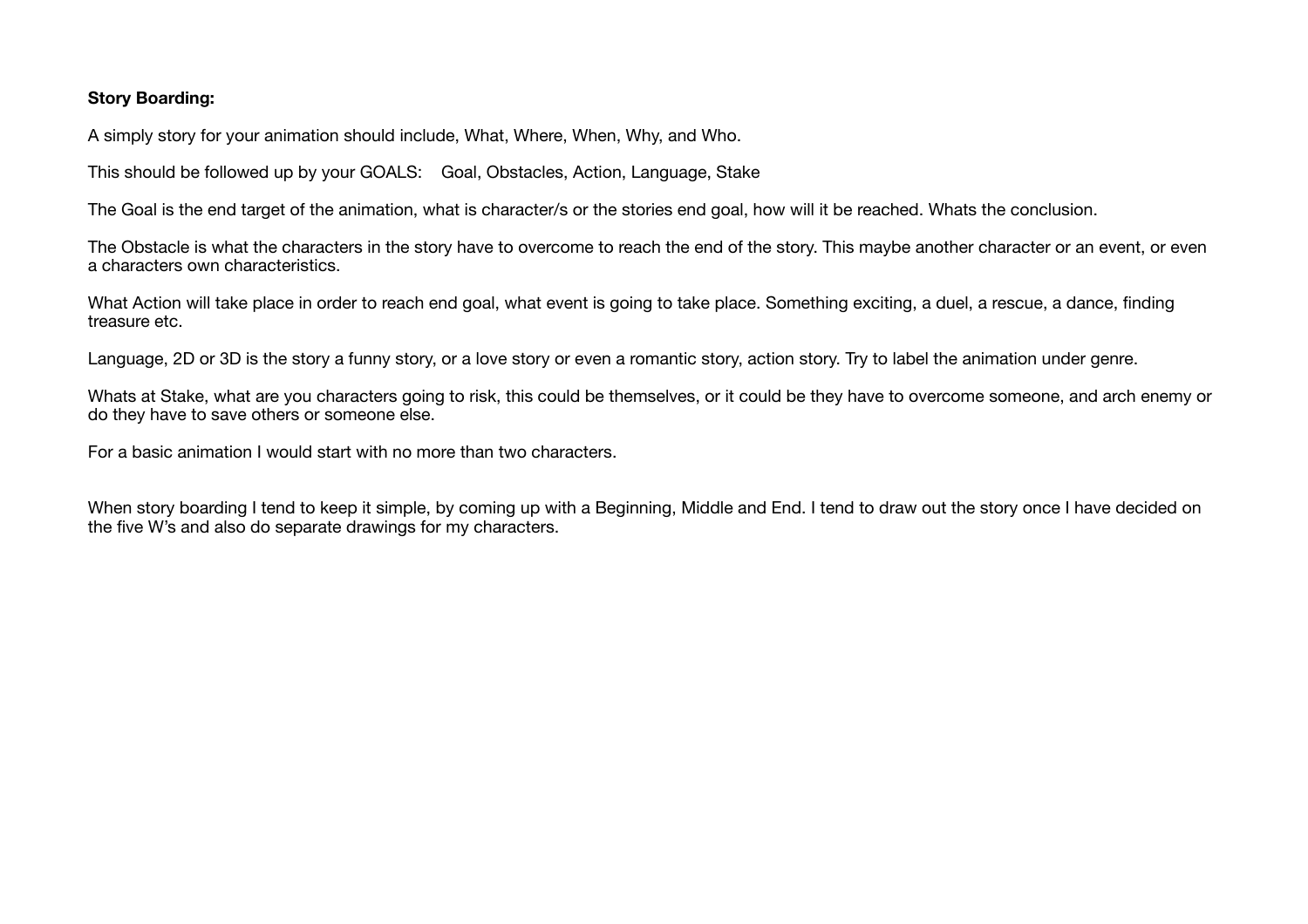Title: The Cup, The Sorcerer and the Jammy Dodger

What (Whats the story about):

The Cups saucer is missing, or presumed lost. The Cup searches among discarded biscuit ware with help of his best friend the Jammy Dodger to find its saucer.

Where (Location): Kitchen, Worktop.

When (Time frame, period): Now, modern day. (After the Storm)

Why (Why did the story take place): The Cup is in distress and needs to find its saucer in order to feel whole again. The Evil Mug has stolen the Cup saucer so the Mug can be known as the greatest sorcerer in the Kitchen. The Cup and Jammy Dodge must find the saucer and defeat the Evil Mug.

Who (Characters): The Cup (Maiden in distress), Jammy Dodger (Hero) and the Evil Mug (Evil Wizard)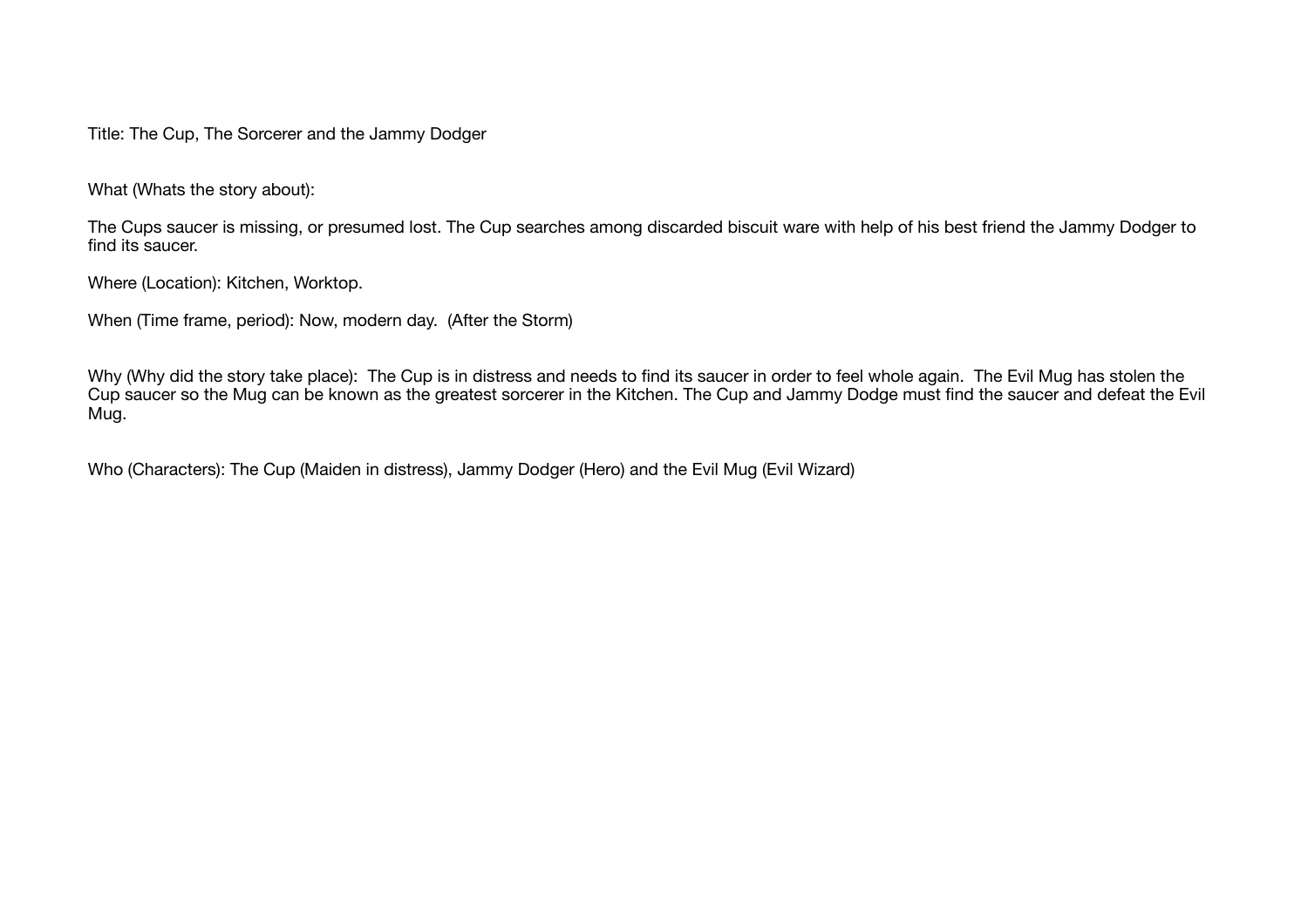Goal: The Cup and the Jammy Dodger defeat the Evil Mug and find the missing saucer.

Obstacles: Defeat the Evil Mug, A Storm, rapids and going fallen trees.

Action: A Fight between The Cup, Jammy Dodger and the Evil Mug.

Language: 3D Animation, Adventure and part humour

Stake: The Cup could be forever broken and lost with its saucer. The Jammy Dodger will have no where to stay as he can't sit next to his best friend the Cup. The jammy dodger stands to lose part of his home.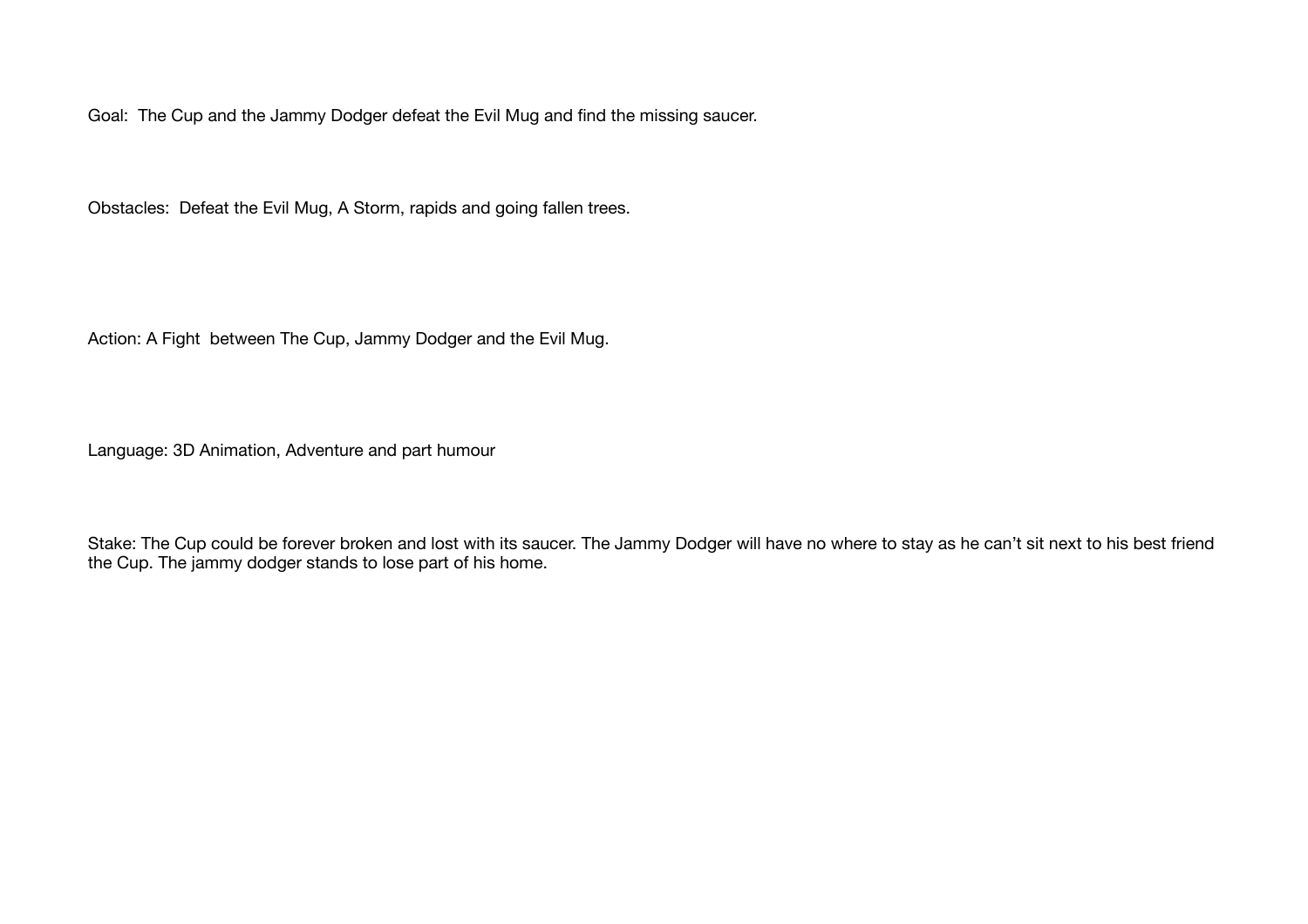Beginning







(Opening Scene) Photograph of the Cup and the Jammy Dodger together. The Cup with his saucer.

The Cup and Jammy Dodger discover the Cup is missing his saucer. And start to search for the saucer together.

The Jammy Dodger and Cup Start to walk and notice kitchen utensils across the worktop and realise something is wrong with this whole situation.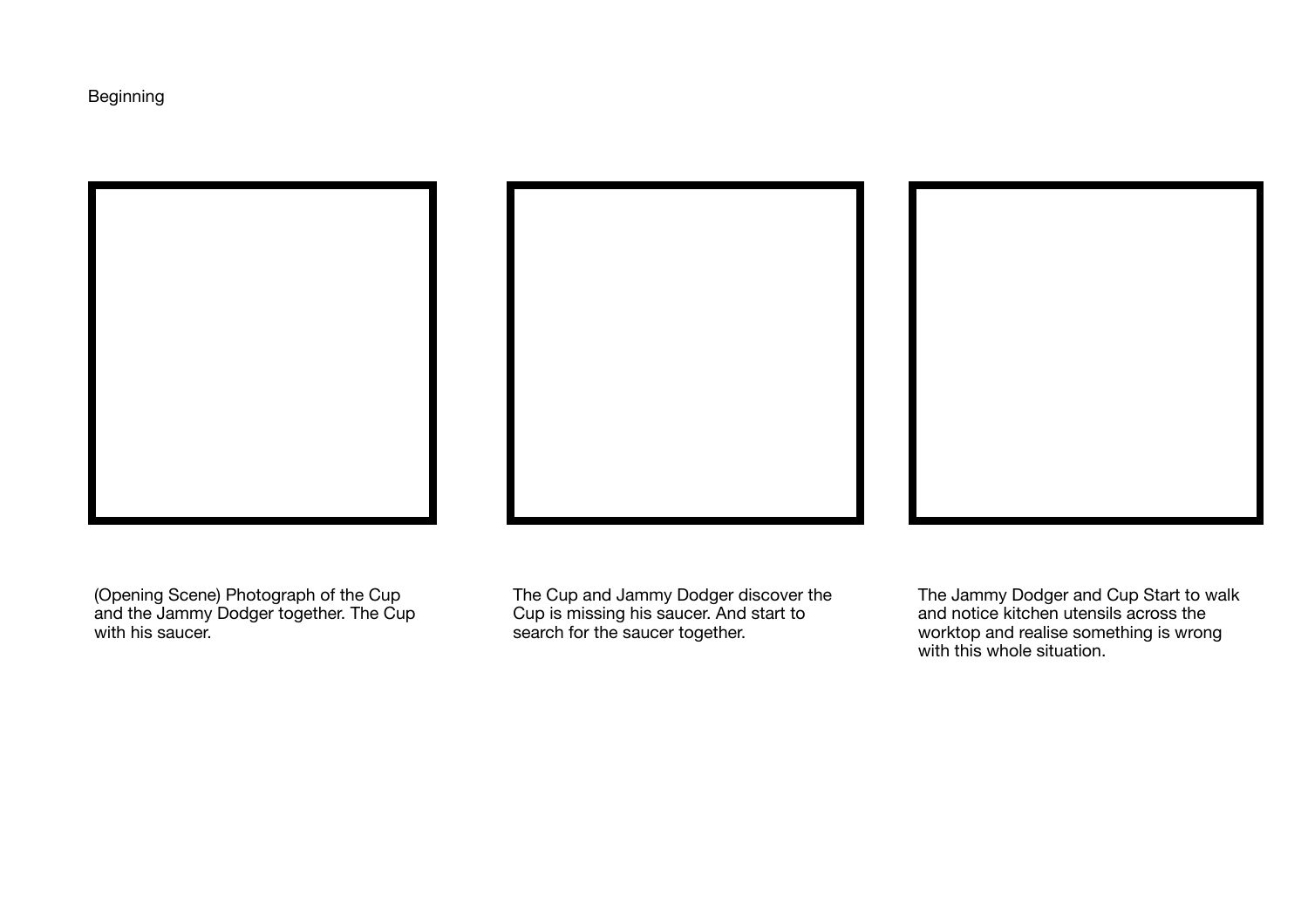Middle







Water is flowing across the worktop as the Evil Mug watches our Hero's battle with the rapids.

Our hero's use sponges to ride over the water and get through the twist of the rapids.

The broken forest of the tea cup holders is looking in bad shape, as if there has been an earthquake. Our hero's must get over the chasm to continue the search.